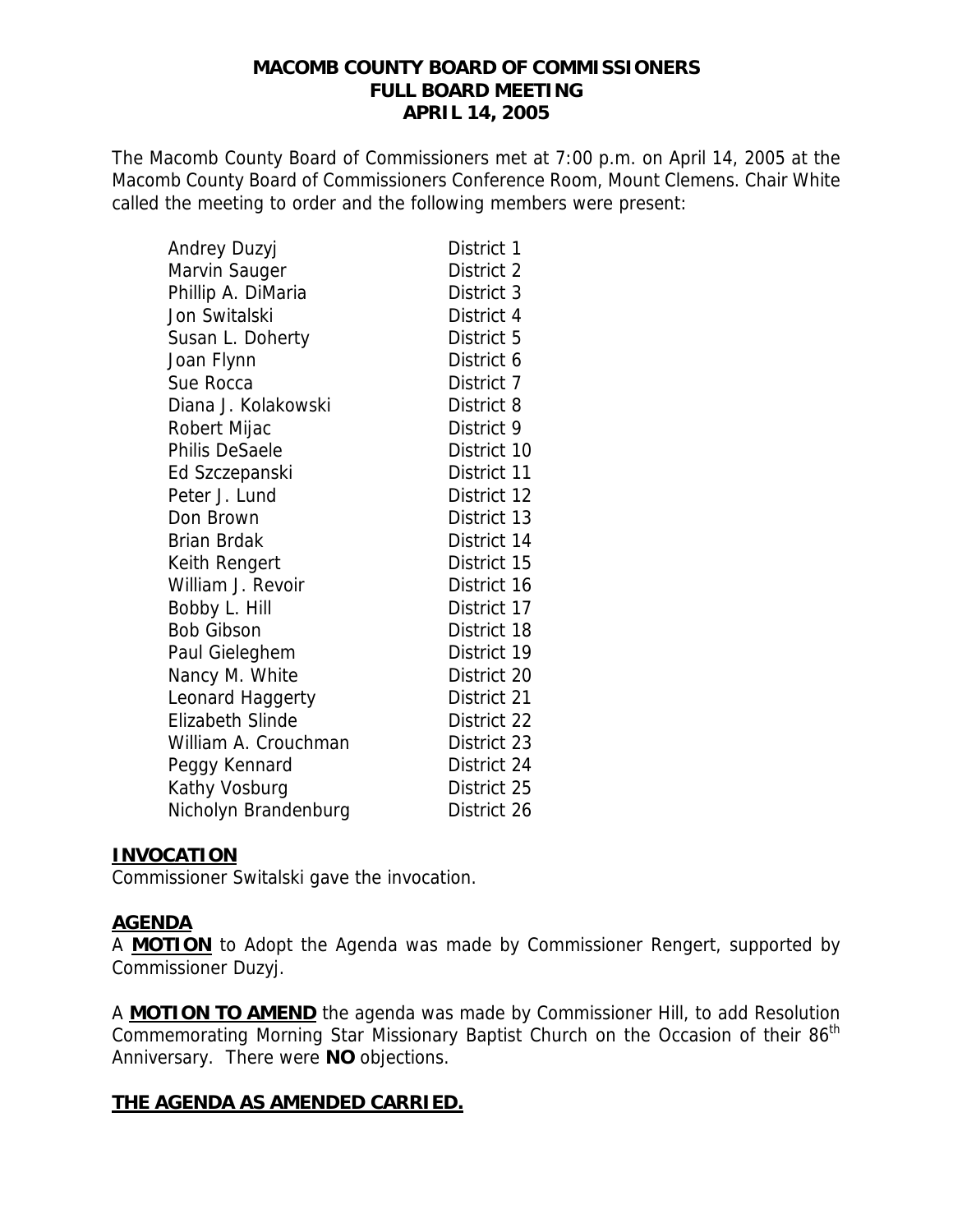# **MINUTES**

A **MOTION** to approve the minutes dated March 23, 2005 was made by Commissioner Duzyj, supported by Commissioner Brandenburg, and the **MOTION CARRIED**.

# **PRESENTATIONS**

Presentation of Resolution to Richmond High School Cheerleaders – First Place/Class B, by Commissioners Rengert and Brown.

Presentation of Resolution to Romeo High School Varsity Cheer Team – First Place/Class A, by Commissioners Brown and Rengert.

Presentation of NACo Recognition Award to Richard Gasowski, Director, Risk Management & Safety Department by Commissioners Flynn (NACo Chair), Slinde and Commissioner Eric Coleman  $(2^{nd}$  Vice Chair of NACo) from Oakland County.

Presentation by Commissioners Flynn, Brandenburg and Doherty to Chair White on behalf of the board a Plaque from Turning Point for their support and donation made to Michigan Domestic Violence Prevention and Treatment Board.

# **PUBLIC PARTICIPATION**

### **Pastor Bradley, 22654 Quinn Road, Clinton Township Gregory Murray, 20 ½ Eldredge, Mt. Clemens Ruthie Stevenson, 69 Beyne, Mt. Clemens**

Spoke on the hiring process of the position of Director at the Juvenile Justice Center. Also the involvement of the Macomb County Ministerial Alliance and the Macomb County NAACP in trying to help improve this county's policies.

# **Donald Lobsinger, St. Clair Shores**

Voiced his opinion on the allegations of racism in the city of Mt. Clemens and the county of Macomb.

# **Karen Stevens, Forestview Drive, Clinton Township Denise Mentzer, 38552 Albert, Clinton Township**

Spoke on the possibility of closing the Macomb County Library and indicated several reasons why that should not happen.

# **Charles Dewandeler, 35455 Clinton Township**

Expressed his frustration for the lack of accountability by the Macomb County Road Commission for eight broken mailboxes on his street damaged by county plows.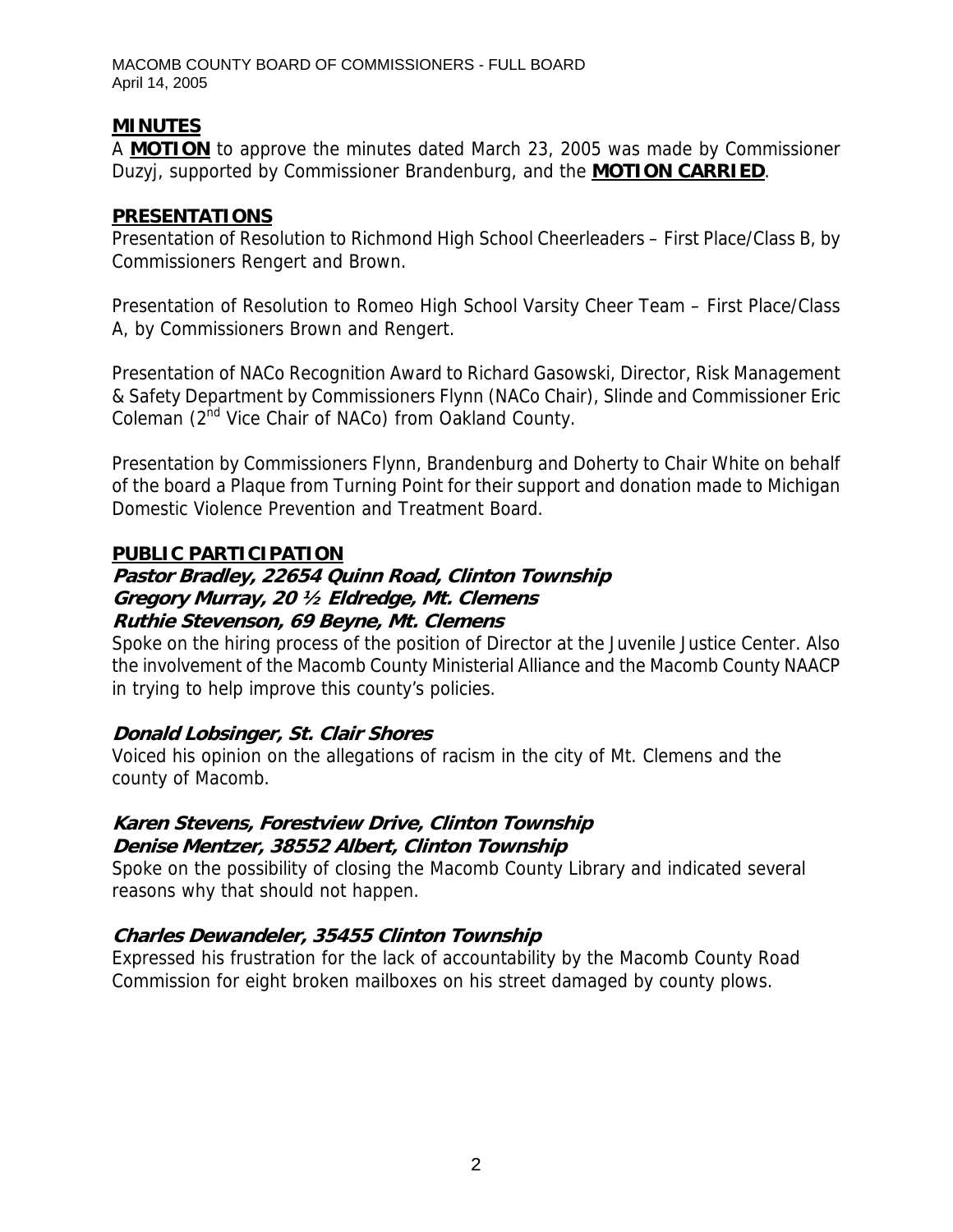#### MACOMB COUNTY BOARD OF COMMISSIONERS - FULL BOARD April 14, 2005 **COMMITTEE REPORTS**

### **SENIOR CITIZENS COMMITTEE – April 4, 2005**

The Clerk read the recommendation from the Senior Citizens Committee and a **MOTION** was made by Chairperson Gibson, supported by Vice-Chairperson Rocca, to adopt the committee recommendation.

1. ACCEPT \$2,000.00 PAYMENT FROM THE STATE OF MICHIGAN FOR ADMINISTRATIVE SERVICES RELATED TO THE COORDINATION OF THE ELDER PRESCRIPTION INSURANCE COVERAGE (EPIC) PROGRAM. IT IS REQUESTED THAT THESE FUNDS BE USED FOR STAFF TRAINING REGARDING THE 2006 MEDICARE PRACTICES AND CHANGES IN SENIOR SERVICES.

### **THE MOTION CARRIED.**

# **COMMUNITY SERVICES COMMITTEE – April 4, 2005**

The Clerk read the recommendations from the Community Services Committee and a **MOTION** was made by Chairperson Doherty, supported by Vice-Chairperson DeSaele, to adopt the committee recommendations.

- 1. AUTHORIZE THE MACOMB COUNTY COMMUNITY SERVICES AGENCY TO SUBMIT THE WEATHERIZATION ASSISTANCE PROGRAM LOCAL SERVICE PLAN FOR PY 05.
- 2. AUTHORIZE THE MACOMB COUNTY COMMUNITY SERVICES AGENCY TO SUBMIT THE LOW INCOME HOME ENERGY ASSISTANCE PROGRAM (LIHEAP) GRANT APPLICATION FOR 2005-06.
- 3. AUTHORIZE THE MACOMB COUNTY COMMUNITY SERVICES AGENCY TO RECEIVE \$35,022 FROM THE MICHIGAN COMMUNITY ACTION AGENCY ASSOCIATION TO PROVIDE ENERGY ASSIST TO LOW INCOME FAMILIES.

### **THE MOTION CARRIED.**

# **PLANNING AND ECONOMIC DEVELOPMENT COMMITTEE – April 5, 2005**

The Clerk read the recommendation from the Planning and Economic Development Committee and a **MOTION** was made by Chairperson Vosburg, supported by Vice-Chair Duzyj, to adopt the committee recommendation.

1. AUTHORIZE THE MACOMB COUNTY DEPARTMENT OF PLANNING AND ECONOMIC DEVELOPMENT TO CONTINUE THE SMALL BUSINESS & TECHNOLOGY DEVELOPMENT CENTER PROGRAM AND RENEW THE AGREEMENT WITH THE MICHIGAN SMALL BUSINESS DEVELOPMENT CENTER AT GRAND VALLEY STATE UNIVERSITY FOR THE PURPOSE OF CONTINUING TO PROVIDE BUSINESS ASSISTANCE SERVICES TO MACOMB COUNTY COMPANIES AND RESIDENTS.

# **THE MOTION CARRIED.**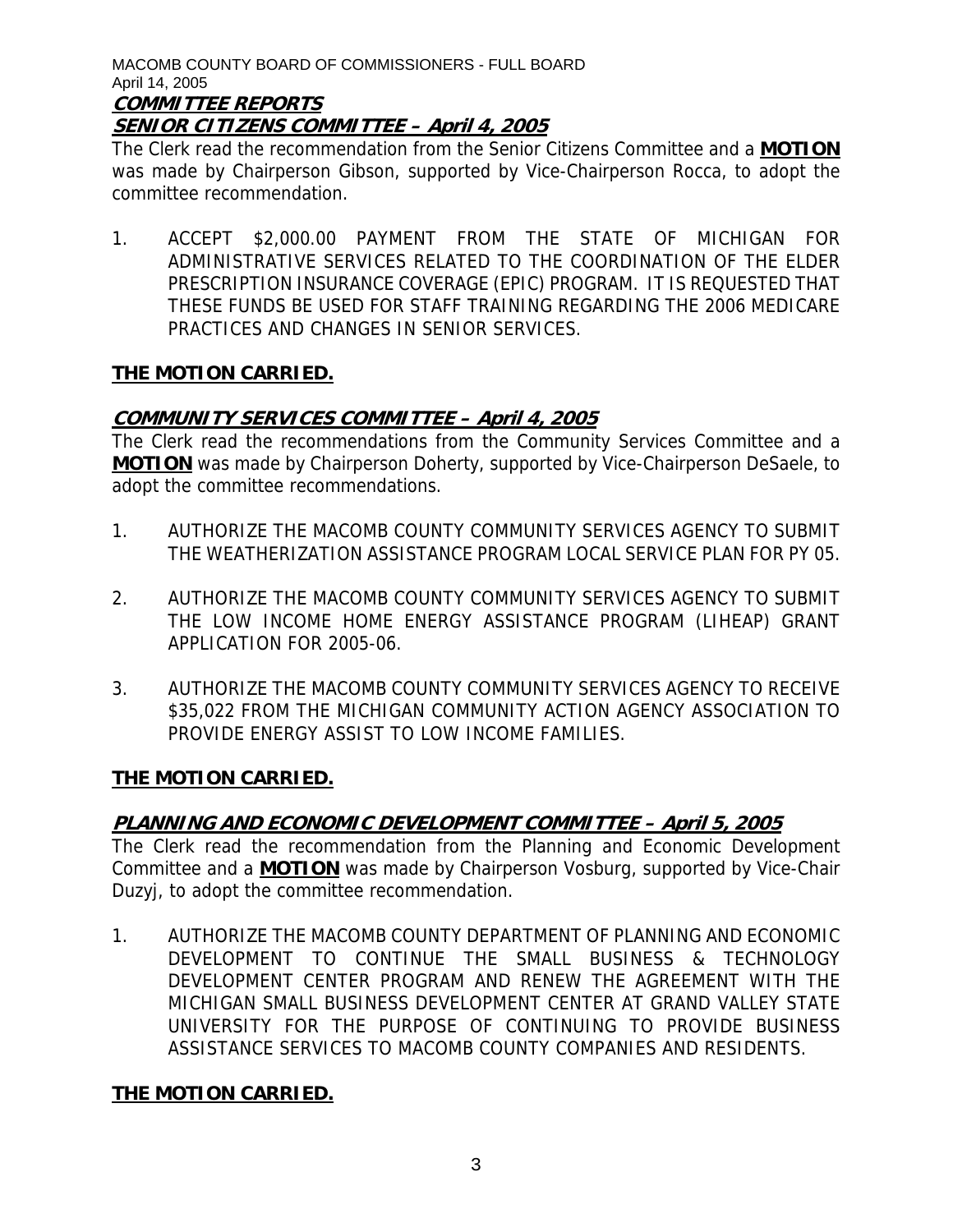### **OPERATIONAL SERVICES COMMITTEE – April 5, 2005**

The Clerk read the recommendations from the Operational Services Committee and a **MOTION** was made by Chairperson Hill, supported by Vice-Chairperson Kennard, to adopt the committee recommendations.

Commissioner Brandenburg asked to separate Motions #3 and #4. There were **NO** objections.

1. AUTHORIZE PAYMENT FOR THE WORK PERFORMED AS FOLLOWS:

| MARTHA T. BERRY                          | EDMUND LONDON & ASSOC.  | \$6.424.40 |
|------------------------------------------|-------------------------|------------|
| MARTHA T. BERRY                          | ELLISDON MICHIGAN, INC. | 182.848.68 |
| <b>JUVENILE JUSTICE</b><br><b>CENTER</b> | WAKELY ASSOCIATES, INC. | 4.724.49   |

FURTHER, FUNDS ARE AVAILABLE IN THE CAPITAL BUDGET.

2. AWARD THE JAIL REHABILITATION CENTER ROOF BID TO THE LOW BIDDER, LUTZ ROOFING COMPANY, IN THE AMOUNT OF \$263,880.00; FUNDS ARE AVAILABLE IN THE CAPITAL BUDGET.

# **THE MOTION CARRIED**

### **SEPARATED MOTION**

3. AWARD THE HAZARDOUS MATERIALS ABATEMENT FOR THE BELL FORKLIFT AND MUFFLER SHOP TO THE LOW BIDDER, ALTERNATE 3, TO ENVIRONMENTAL SPECIALTY SERVICE, INC., IN THE AMOUNT OF \$17,860.00, AND AWARD THE DEMOLITION TO THE LOW BIDDER, SHELDON/PAMAR, IN THE AMOUNT OF \$181,230.00; FUNDS ARE AVAILABLE IN THE CAPITAL BUDGET.

Commissioner Brandenburg feels until the county owns this property and has deed in hand, this is a waste of money.

**THE MOTION CARRIED**, with Commissioner Brandenburg voting **NO**.

### **SEPARATED MOTION**

4. APPROVE THE PROPOSED SITE AND DESIGN FOR THE MORGUE FACILITY AS PRESENTED BY THE ARCHITECT, EDMUND LONDON & ASSOCIATES, INC., AND AUTHORIZE THE ARCHITECT TO PROCEED WITH THE CONSTRUCTION DOCUMENTS WITH BIDS BROUGHT TO THE COMMITTEE FOR THEIR REVIEW AND APPROVAL.

Commissioner Brandenburg feels this is a lot more building than the county needs and will be voting **NO**.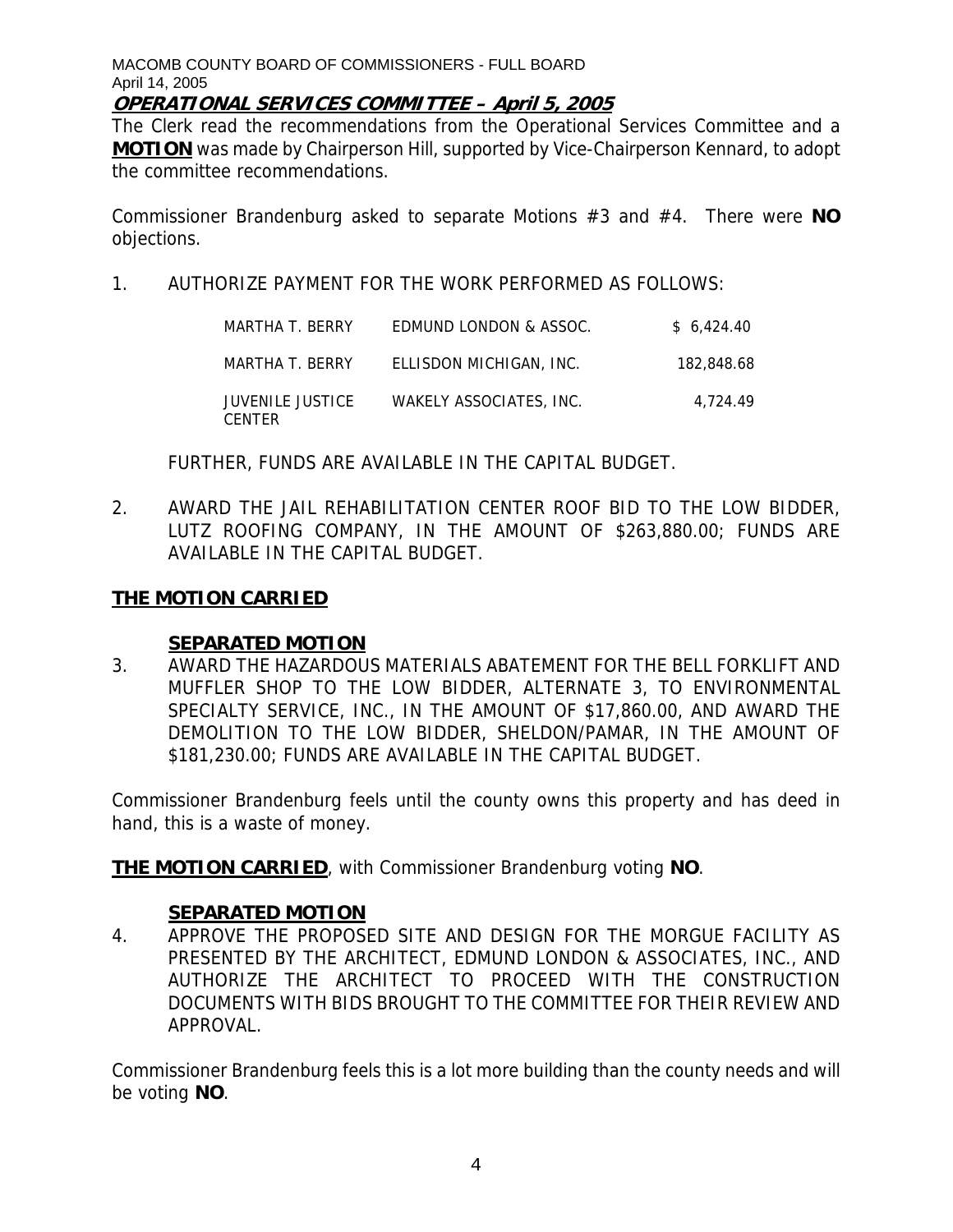### **LEGISLATIVE AND ADMINISTRATIVE SERVICES COMMITTEE – April 6, 2005**  The Clerk read the recommendations from the Legislative and Administrative Services Committee and a **MOTION** was made by Chairperson Lund, supported by Vice-Chairperson Switalski, to adopt the committee recommendations.

1. APPROVE THE FOLLOWING MISCELLANEOUS DEPARTMENT REQUESTS:

ONE LAPTOP COMPUTER, ONE GROUPWISE LICENSE, ONE AD-AWARE LICENSE, ONE ZONE ALARM LICENSE, AND ONE MICROSOFT OFFICE LICENSE FOR CIRCUIT COURT – JUVENILE DIVISION AT A COST NOT TO EXCEED \$2,541.83; FUNDING IS AVAILABLE IN THE MIS CAPITAL EQUIPMENT ACCOUNT;

ONE NEXTEL i530 PHONE AND ONE BELT CLIP FOR JUVENILE COURT DIVISION OF CIRCUIT COURT AT A ONE-TIME COST OF \$49.99 AND A MONTHLY ACCESS CHARGE OF \$15.50; FUNDING IS AVAILABLE IN THE MACOMB COUNTY CIRCUIT COURT JUVENILE DIVISION TELEPHONE BUDGET;

19 CRYSTAL REPORTING SOFTWARE LICENSES FOR CIRCUIT, JUVENILE AND PROBATE COURTS AT A COST NOT TO EXCEED \$17,812.50; FUNDING IS AVAILABLE IN THE MIS CAPITAL EQUIPMENT ACCOUNT;

ONE STANDARD DESKTOP AND ONE MICROSOFT OFFICE LICENSE FOR DISTRICT COURT 42-II NEW BALTIMORE AT A COST NOT TO EXCEED \$1,413.10; FUNDING IS AVAILABLE IN THE MIS CAPITAL EQUIPMENT ACCOUNT;

THREE STANDARD DESKTOP COMPUTERS WITH 21" MONITORS, THREE MICROSOFT OFFICE LICENSES AND THREE GROUPWISE LICENSES FOR FRIEND OF THE COURT AT A COST NOT TO EXCEED \$5,680.44; 67% REIMBURSABLE FROM CRP; FUNDING IS AVAILABLE IN THE MIS CAPITAL EQUIPMENT ACCOUNT;

80 STANDARD DESKTOP COMPUTERS, 29 LAPTOP COMPUTERS, 10 LAPTOP BATTERIES, 29 LAVASOFT LICENSES, ONE ArcVIEW SOFTWARE UPGRADE, ONE MICROSOFT OFFICE LICENSE, ONE GROUPWISE LICENSE, 29 ZONE ALARM LICENSES, 29 AD-AWARE LICENSES, TWO LASERJET PRINTERS AND THREE DESKJET PRINTERS FOR THE PUBLIC HEALTH DEPARTMENT AT A COST NOT TO EXCEED \$141,191.64; FUNDING IS AVAILABLE IN THE PUBLIC HEALTH – COMPUTER PROJECTS ACCOUNT;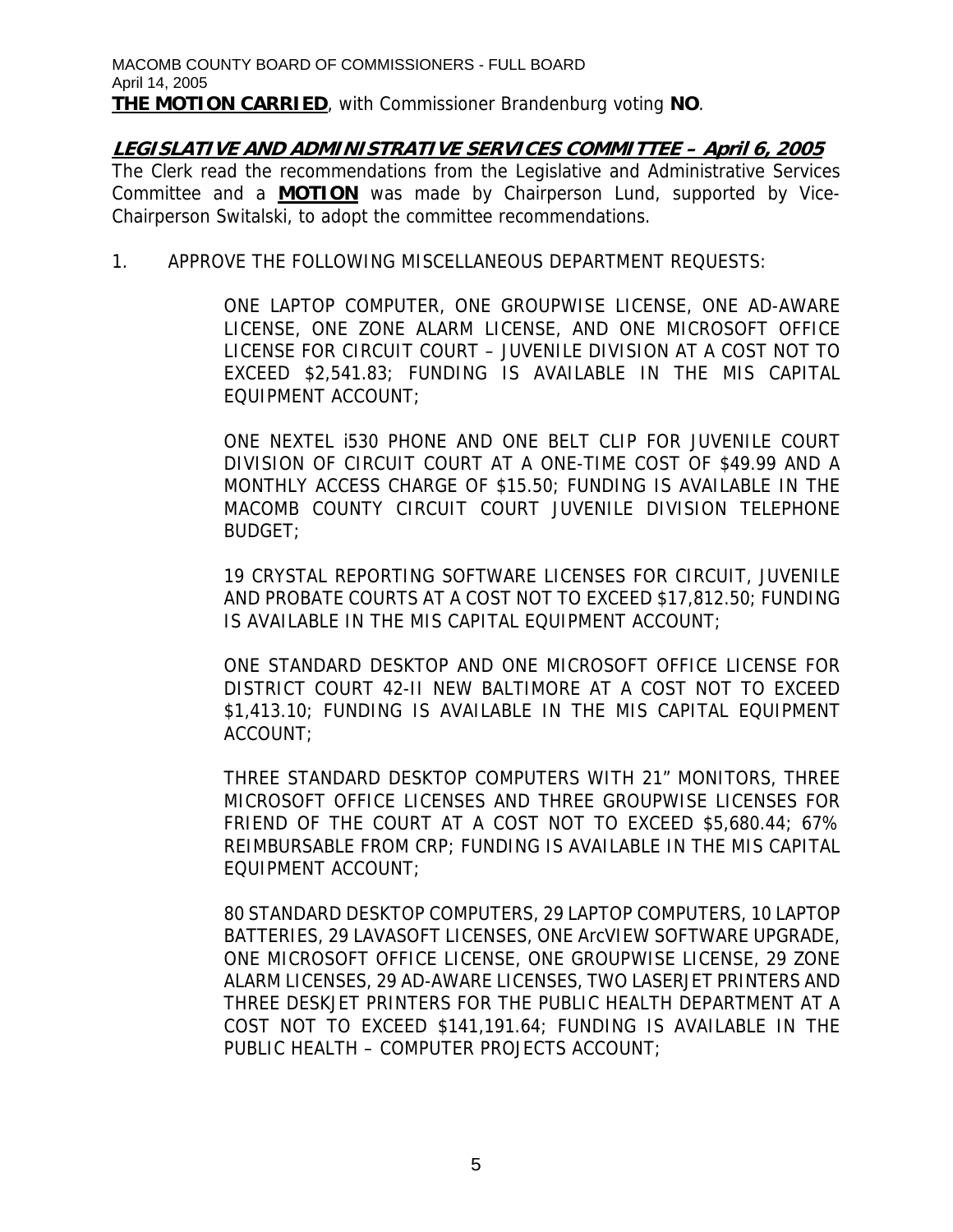> ONE HIGH VOLUME PRINTER WITH ONE 2,000 SHEET INPUT TRAY, ONE 3,000 SHEET STACKER AND ONE JET DIRECT 620N FOR THE MANAGEMENT INFORMATION SERVICES DEPARTMENT AT A COST NOT TO EXCEED \$6,177.63; FUNDING IS AVAILABLE IN THE MIS CAPITAL EQUIPMENT ACCOUNT;

> TWO DELL DESKTOP COMPUTERS WITH 21" FLAT SCREEN MONITORS, TWO LASERJET PRINTERS AND TWO GAMEPADS FOR RESIDENT USE AT MARTHA T. BERRY AT A COST NOT TO EXCEED \$3,124.36; FUNDING IS AVAILABLE IN THE RESIDENT MEMORIAL TRUST FUND;

> ONE FREEANCE SOFTWARE LICENSE FOR THE PLANNING AND ECONOMIC DEVELOPMENT DEPARTMENT AT A COST NOT TO EXCEED \$7,650.00; FUNDING IS AVAILABLE IN THE PLANNING GIS INITIATIVE NEW EQUIPMENT ACCOUNT;

> ONE PORTABLE DOCUMENT DISPLAY CAMERA FOR THE PROSECUTING ATTORNEY'S OFFICE AT A COST NOT TO EXCEED \$1,594.00; FUNDING IS AVAILABLE IN THE MIS – CAPITAL EQUIPMENT ACCOUNT; AND

> ONE PRINTER FOR THE PURCHASING DEPARTMENT – CENTRAL RECEIVING AT A COST NOT TO EXCEED \$1,472.00; FUNDING IS AVAILABLE IN THE MIS CAPITAL EQUIPMENT ACCOUNT.

2. MAINTAIN THE CURRENT LETTERHEAD FORMAT THE WAY THEY ARE UNTIL THE BOARD ESTABLISHES A POLICY.

# **THE MOTION CARRIED**.

# **HEALTH SERVICES COMMITTEE – April 7, 2005**

The Clerk read the recommendations from the Health Services Committee and a **MOTION** was made by Chairperson Gieleghem, supported by Vice-Chairperson Brown, to adopt the committee recommendations.

- 1. SUPPORT CONGRESSWOMAN CANDICE MILLER'S EFFORTS TO INCLUDE SELECTED STUDIES OF THE ST. CLAIR RIVER IN THE WATER RESOURCES REDEVELOPMENT ACT, INCLUDING AUTHORIZATION OF FUNDING FOR THOSE STUDIES IN THE AMOUNT OF \$2.5 MILLION.
- 2. APPROVE ISSUANCE OF AN RFP TO PERFORM ANALYSIS OF WATER, SEDIMENT AND FISH TISSUE SAMPLES COLLECTED FOR THE LAKE ST. CLAIR EMERGING ISSUES GRANT.
- 3. AUTHORIZE THE HEALTH DEPARTMENT TO APPLY FOR A MICHIGAN DEPARTMENT OF ENVIRONMENTAL QUALITY GRANT IN THE AMOUNT OF \$7,374.43 FOR INLAND LAKE BEACH MONITORING.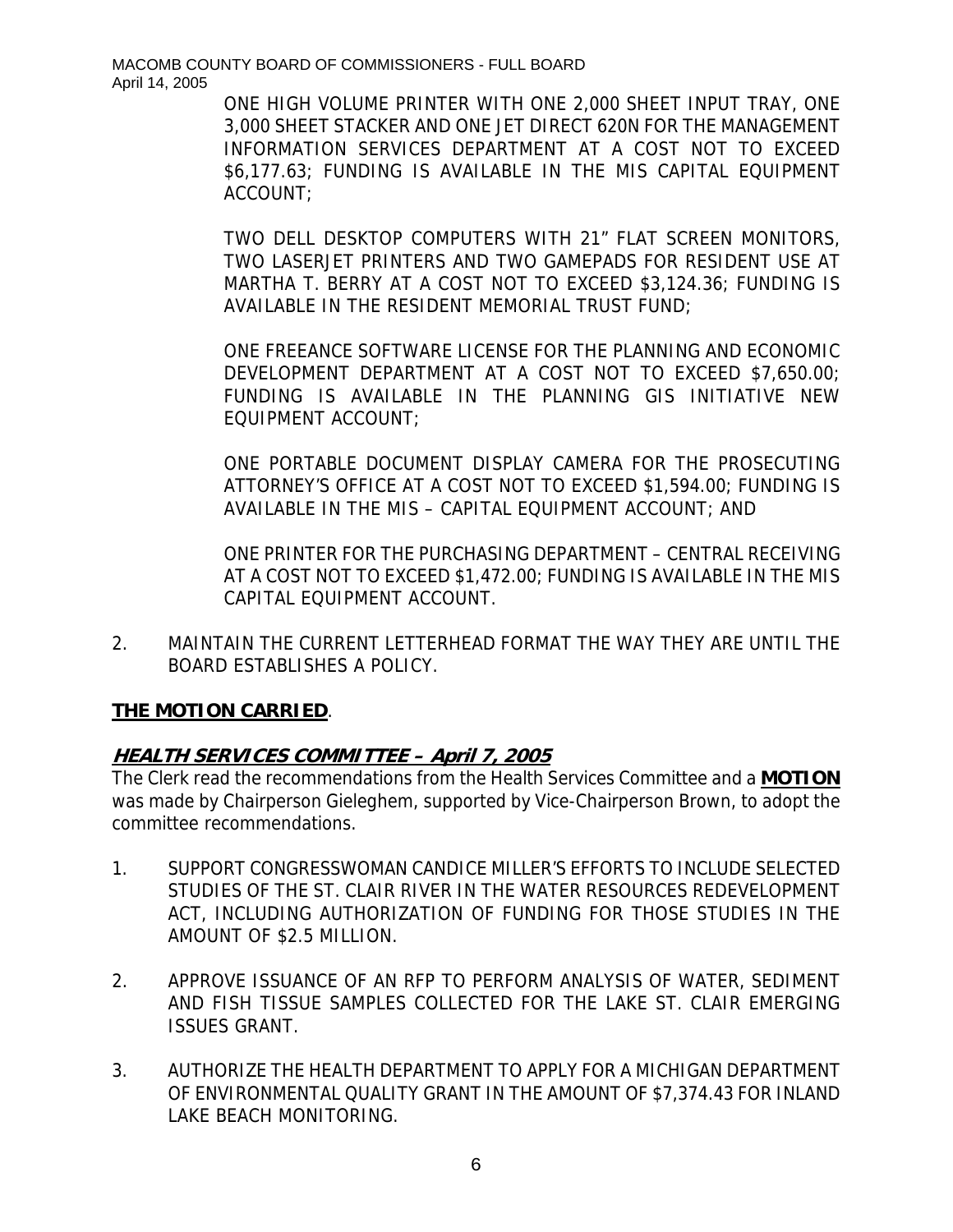# **PERSONNEL COMMITTEE – April 11, 2005**

The Clerk read the recommendations from the Personnel Committee and a **MOTION** was made by Chairperson Mijac, supported by Vice-Chairperson Crouchman, to adopt the committee recommendations.

- 1. RECONFIRM THE FOLLOWING VACANCIES:
	-
	-
	-
	- 4. (1) APPRAISER II
	- 5. (1) ACCOUNT CLERK IV FINANCE
	- 6. (1) DEPUTY COURT CLERK II 42-2 DISTRICT COURT

1. (1) PROBATION OFFICER CIRCUIT COURT – JUVENILE DIVISION 2. (1) MEDICAL DIRECTOR COMMUNITY MENTAL HEALTH 3. (1) TYPIST CLERK III COMMUNITY MENTAL HEALTH

- 2. APPROVE THE RECLASSIFICATION OF ONE VACANT PART-TIME PROJECT COORDINATOR TO ONE PART-TIME PRESCRIPTION DRUG CLERK IN THE SENIOR CITIZEN SERVICES DEPARTMENT.
- 3. APPROVE THE RECLASSIFICATION OF ONE TYPIST CLERK I/II TO ACCOUNT CLERK I/II IN THE HEALTH DEPARTMENT.

# **THE MOTION CARRIED**.

# **BUDGET COMMITTEE – April 12, 2005**

The Clerk read the recommendations from the Budget Committee and a **MOTION** was made by Chairperson Kolakowski, supported by Vice-Chairperson Revoir, to adopt the committee recommendations.

All **NO** votes carried forward from committee:

Motion #5 – Commissioner Brandenburg voted **NO**.

Motion #9 – Commissioners Brandenburg, Doherty, Lund, Rengert and Rocca voted **NO**. Motion # 10 – Commissioners Doherty, Duzyj, Rocca, Switalski and Vosburg voted **NO**.

- 1. ACCEPT \$6,760.00 REDUCTION IN AREA AGENCY ON AGING 1-B FUNDING OF TITLE III, COUNSELING PROGRAM DUE TO A DECREASE IN FEDERAL AND STATE ESCHEATS FUNDS. NO ADDITIONAL COUNTY GENERAL FUNDS WILL BE REQUIRED DURING THIS FISCAL YEAR TO OFFSET THE REDUCTION.
- 2. APPROVE THE FOLLOWING:

PROVIDE \$199,793.00 IN FUNDING TO MACOMB COUNTY COMMUNITY CORRECTIONS TO CONTINUE THE DUAL DIAGNOSIS PROGRAM, WHICH IS A \$44,647.00 INCREASE FROM THE CURRENT YEAR. FUNDING IS AVAILABLE IN THE 2005 BUDGET;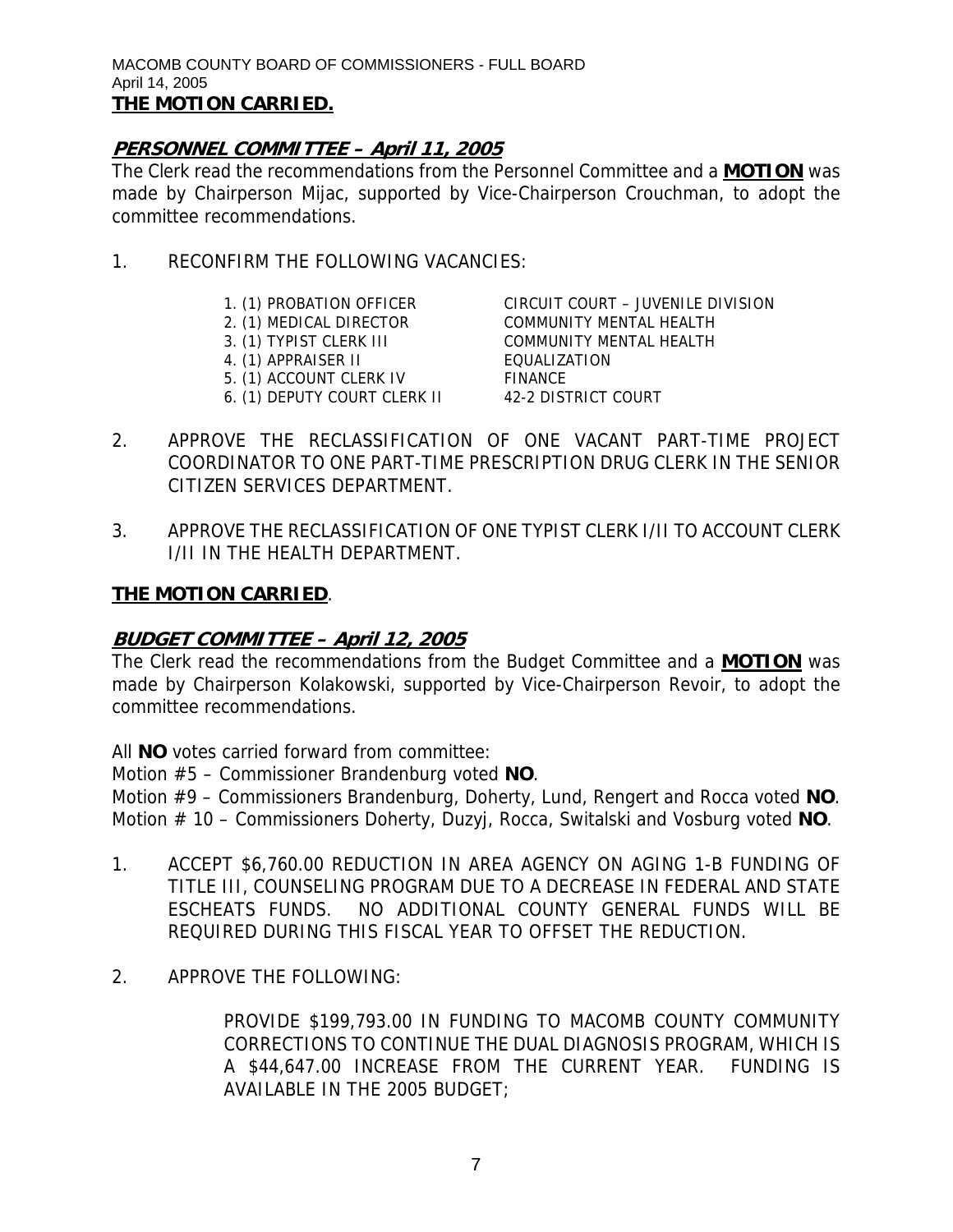> AUTHORIZE MACOMB COUNTY COMMUNITY CORRECTIONS TO APPLY FOR THE COMMUNITY-BASED PROBLEM-SOLVING CRIMINAL JUSTICE INITIATIVE FY 2005 COMPETITIVE GRANT. THIS GRANT IS AVAILABLE THROUGH THE BUREAU OF JUSTICE ASSISTANCE. THE GRANT IS IN THE AMOUNT OF \$200,000.00 OVER A 24-MONTH PERIOD. THIS FEDERAL GRANT PROGRAM WILL BE MATCHED WITH IN-KIND SERVICES CURRENTLY PROVIDED BY COMMUNITY CORRECTIONS. THIS WILL BE AT NO COST TO THE COUNTY;

> AUTHORIZE MACOMB COUNTY COMMUNITY CORRECTIONS TO APPLY FOR CONTINUATION GRANT FUNDING FROM THE MICHIGAN DEPARTMENT OF CORRECTIONS/OFFICE OF COMMUNITY CORRECTIONS TO MAINTAIN STAFF AND PROGRAM OPERATIONS FOR FY 2006. THE GRANT REQUEST IS SLIGHTLY MORE THAN \$2,100,000.00. THE ANNUAL GRANT FROM THE MICHIGAN DEPARTMENT OF CORRECTIONS/OFFICE OF COMMUNITY CORRECTIONS IS ENTIRELY STATE-FUNDED AND REQUIRES NO LOCAL MATCH FUNDS; AND

> AUTHORIZE THE FILING OF THE MICHIGAN DRUG COURT GRANT IN THE AMOUNT OF \$66,667.00 FOR THE PURPOSE OF JUVENILE DRUG COURT OPERATIONS WITH A 5% CASH MATCH PROVIDED BY PARTICIPANT FEES AND A 20% IN-KIND MATCH.

- 3. AUTHORIZE THE COUNTY CLERK TO ACCEPT FAX FILING OF CIRCUIT COURT DOCUMENTS AND AUTHORIZE THE PROCESSING OF A FAX FILING FEE AND PAYMENT OF EXPENSES FOR FAX FILING THROUGH AN INNOVATIVE SYSTEM TO ACCEPT ANY COURT DOCUMENT VIA FAX, AS LONG AS THE FAX FILING FEE AND REGULAR COURT FEES ARE PAID BY THE FILERS. THIS PROGRAM REQUIRES NO NEW HARDWARE OR SOFTWARE, NO COUNTY FUNDING, AND IS ENTIRELY PAID FOR FROM USER FEES.
- 4. APPROVE THE FOLLOWING:

CONTINUE FUNDING IN THE AMOUNT OF \$40,000.00 TO TURNING POINT, INC., FOR THE SEXUAL ASSAULT NURSE EXAMINER (SANE) PROGRAM. FUNDING IS AVAILABLE IN THE 2005 BUDGET;

PAYMENT OF \$3,957.78 TO RAY TOWNSHIP FROM THE ENVIORNMENTAL PROBLEMS; LAKE/RIVER FUND FOR COST INCURRED TO COMPLETE TO RAY TOWNSHIP WETLAND ORDINANCE AS APPROVED SEPTEMBER 23, 2004;

PAYMENT OF \$3,900.00 TO CHESTERFIELD TOWNSHIP FROM THE ENVIRONMENTAL PROBLEMS: LAKE/RIVER FUND FOR SEDIMENT TESTING AT MOUTH OF AuVASE CREEK AS APPROVED DECEMBER 16, 2004; AND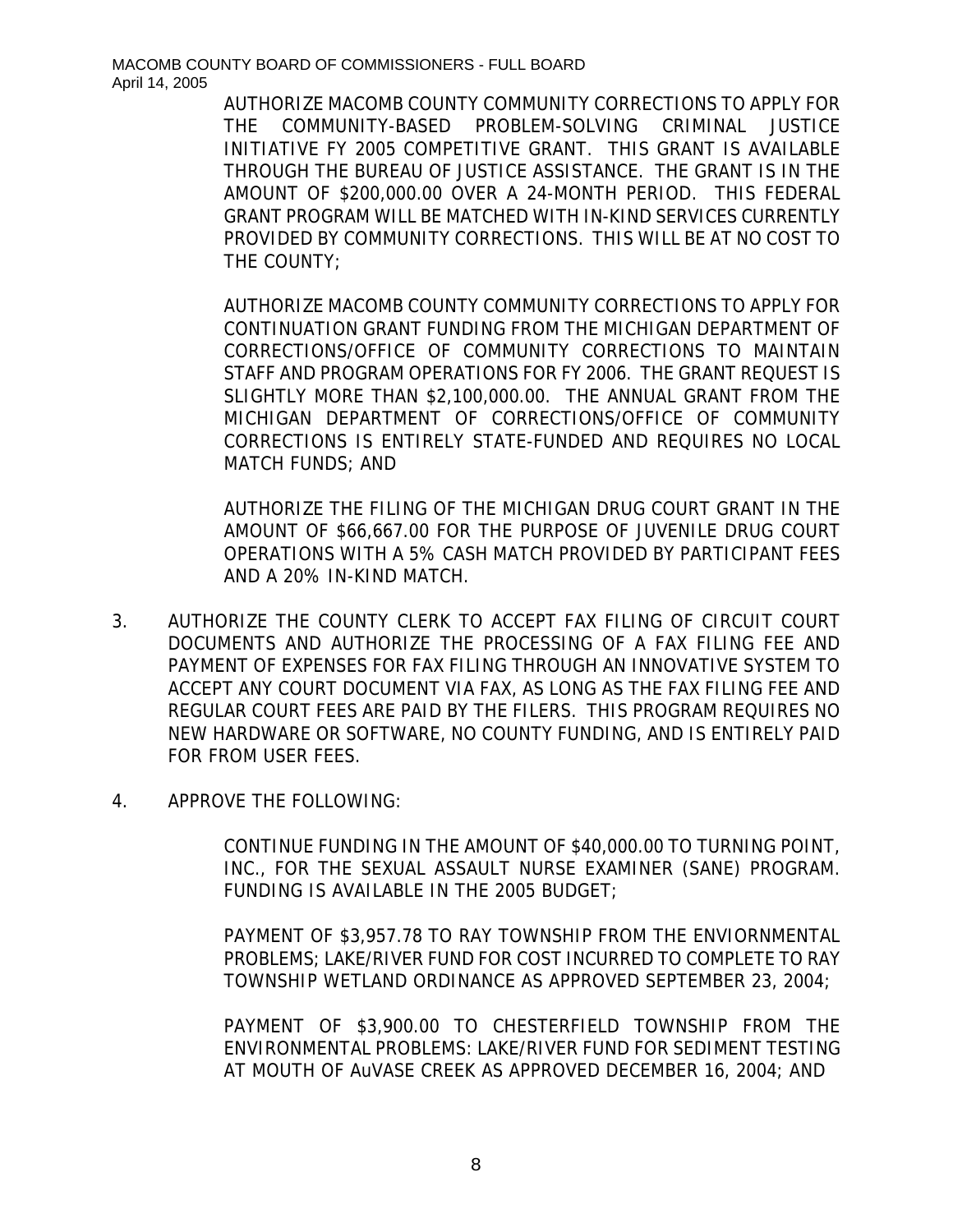AUTHORIZE HEALTH DEPARTMENT TO ACCEPT A CITIES READINESS INITIATIVE (CRI) GRANT IN THE AMOUNT OF \$140,000.00 FROM THE MICHIGAN DEPARTMENT OF COMMUNITY HEALTH (MDCH) OFFICE OF PUBLIC HEALTH PREPAREDNESS.

- 5. APPROVE THE CREATION OF THE POSITION OF CHIEF PROTECTIVE SERVICE OFFICER SUPERVISOR (PART-TIME).
- 6. AWARD THE PRINTING OF THE 2005 ANNUAL REPORT TO TWEEDLE LITHO AT A COST OF \$89,480.00 (WITHOUT THE INSERT), AND THE MAILING OF THE ANNUAL REPORT TO AMERICAN MAILERS AT A COST OF \$58,533.31 (WITHOUT THE INSERT). FUNDING IS AVAILABLE IN THE CAPITAL BUDGET.
- 7. APPROVE THE 2005 EQUALIZATION REPORT AS SUBMITTED BY THE EQUALIZATION DEPARTMENT.
- 8. APPROPRIATE \$12,000.00 TO THE VETERANS' RELIEF FUND FOR THE 2005 BUDGET YEAR. FUNDING IS AVAILABLE IN THE CONTINGENCY ACCOUNT.
- 9. AUTHORIZE MR. GEORGE FURTON TO SUBMIT AN OFFER PURSUANT TO THE TERMS IN THE ONE PARTY MARKETING AGREEMENT DATED MARCH 24, 2005.
- 10. FORM AN AD HOC COMMITTEE TO REVIEW SUGGESTION MADE DURING DISCUSSION ON DEVELOPMENT OF THE 2006 BUDGET.

# **THE MOTION CARRIED**.

# **FINANCE COMMITTEE – April 13, 2005**

The Clerk read the recommendations from the Finance Committee and a **MOTION** was made by Chairperson Slinde, supported by Vice-Chairperson DiMaria, to adopt the committee recommendations.

- 1. APPROVE THE MONTHLY BILLS (WITH CORRECTIONS, DELETIONS AND/OR ADDENDA) AND AUTHORIZE PAYMENT; FURTHER, TO APPROVE THE PAYROLL IN THE AMOUNT OF \$4,936,370.09, WITH NECESSARY MODIFICATIONS TO THE APPROPRIATIONS.
- 2. AUTHORIZE THE FINANCE AND RISK MANAGEMENT AND SAFETY DEPARTMENTS TO SOLICIT RFP'S TO PROVIDE MEDICAL CARE SERVICES AT THE MACOMB COUNTY JAIL; FURTHER, TO REQUEST A ONE-YEAR CONTRACT EXTENSION FROM CORRECTIONAL MEDICAL SERVICES (CMS).
- 3. CONCUR IN THE RECOMMENDATION OF CORPORATION COUNSEL REGARDING THE CASE OF RATHJEN V MACOMB COUNTY, ET AL.

# **THE MOTION CARRIED.**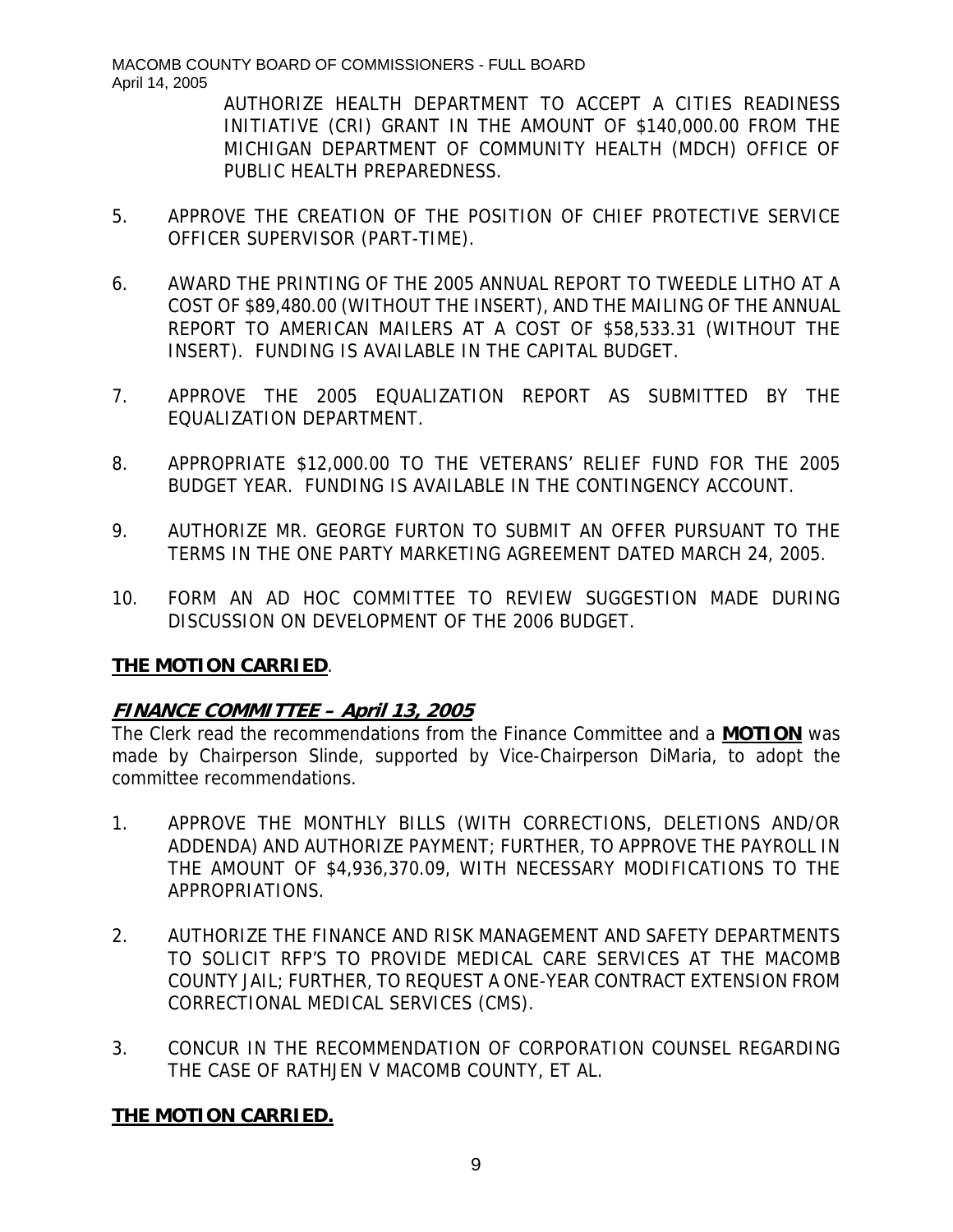#### **RESOLUTIONS/TRIBUTES**

A **MOTION** was made by Commissioner Brandenburg, supported by Commissioner Revoir

to adopt the Resolutions and Tributes in their entirety.

- Res. No. 05–29 Commending Robert Gillette Eagle Scout (offered by Flynn; recommended by Community Services Committee on 4/4/05)
- Res. No. 05-34 Commending Martin Mendelson for His Dedicated Service as Radio Officer for Macomb County Radio Amateur Communications and Emergency Services (offered by Rengert; recommended by JPS Committee on 4/6/05)
- Res. No. 05-31 Commemorating St. Barnabus Church  $50<sup>th</sup>$  Anniversary (offered by Slinde; recommended by Health Services Committee on 4/7/05)
- Res. No. 05-33 Commending Sean Flores Eagle Scout (offered by Slinde; recommended by Finance Committee on 4/13/05)
- Res. No. 05-30 Honoring Mount Clemens General Hospital Guild  $-50<sup>th</sup>$  Anniversary (offered by Hill; recommended by Finance Committee on 4/13/05)
- Res. No. 05-32 Administrative Professionals Week April 24 30, 2005 as Administrative Professionals Week in Macomb County (offered by Board Chair; recommended by Finance Committee on 4/13/05)
- Res. No. 05-37 Commending St. Clair Shores Senior Cruisers  $-50<sup>th</sup>$  Anniversary (offered by Kennard and Crouchman; recommended by Finance Committee on 4/13/05)
- Res. No. 05-36 Commending Atwood School Grand Opening (offered by Brandenburg; include Rengert and Vosburg; recommended by Finance Committee on 4/13/05)
- Res. No. 05-35 Commending the Samaritan House 10<sup>th</sup> Anniversary (offered by Brown; recommended by Finance Committee on 4/13/05)
- Res. No. 05-38 Commemorating Morning Star Missionary Baptist Church  $-86^{th}$ Anniversary (offered at Full Board by Hill; include Revoir)

### **THE MOTION CARRIED.**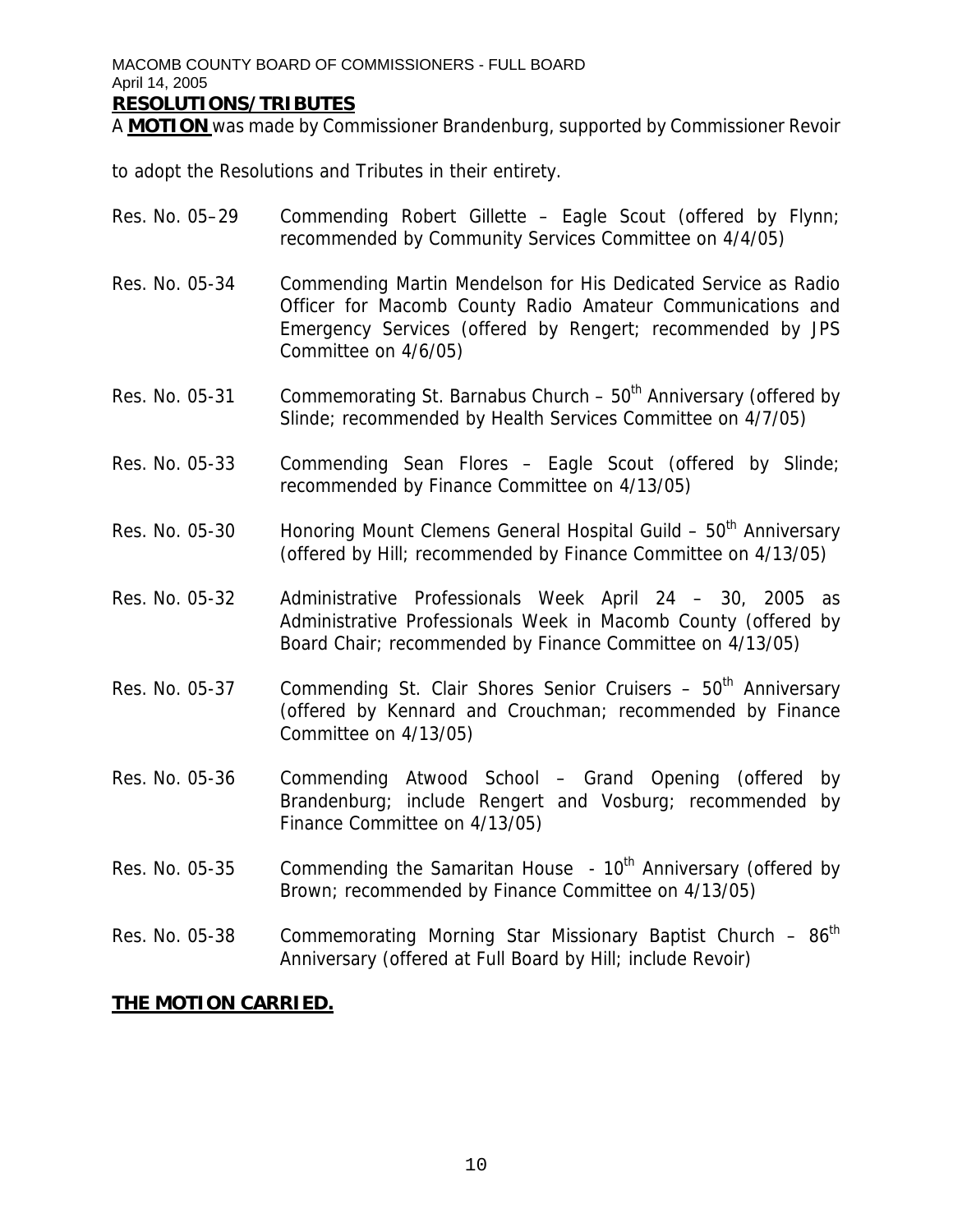# **APPOINTMENTS**

### a) **DEPARTMENT OF HUMAN SERVICES (f/k/a FAMILY INDEPENDENCE AGENCY)**

#### **ROLL CALL VOTE**

|                    | <b>Hader</b> | <b>Maccarone</b> |
|--------------------|--------------|------------------|
| <b>BRANDENBURG</b> |              | Χ                |
| <b>BRDAK</b>       | Χ            |                  |
| <b>BROWN</b>       |              | Χ                |
| <b>CROUCHMAN</b>   | Χ            |                  |
| <b>DESAELE</b>     |              | X                |
| <b>DI MARIA</b>    | Χ            |                  |
| <b>DOHERTY</b>     | Χ            |                  |
| <b>DUZYJ</b>       | Χ            |                  |
| <b>FLYNN</b>       | Χ            |                  |
| <b>GIBSON</b>      |              |                  |
| <b>GIELEGHEM</b>   | Χ            |                  |
| <b>HAGGERTY</b>    | Χ            |                  |
| <b>HILL</b>        | X            |                  |
| <b>KENNARD</b>     | X            |                  |
| <b>KOLAKOWSKI</b>  | Χ            |                  |
| <b>LUND</b>        |              | X                |
| <b>MIJAC</b>       | Χ            |                  |
| <b>RENGERT</b>     |              | Χ                |
| <b>REVOIR</b>      |              | Χ                |
| <b>ROCCA</b>       |              | Χ                |
| <b>SAUGER</b>      |              | Χ                |
| <b>SLINDE</b>      | Χ            |                  |
| <b>SWITALSKI</b>   | Χ            |                  |
| <b>SZCZEPANSKI</b> |              | χ                |
| <b>VOSBURG</b>     |              | X                |
| <b>WHITE</b>       | Χ            |                  |
| <b>TOTAL</b>       | 15           | 10               |

### **MARGARET HADER APPOINTED TO THE DEPARTMENT OF HUMAN SERVICES F/K/A FAMILY INDEPENDENCE AGENCY TERM ENDING OCTOBER 31, 2005.**

# b) **HURON CLINTON METROPOLITAN AUTHORITY**

A **MOTION** WAS MADE BY COMMISSIONER DI MARIA TO APPOINT BY ACCLAMATION ANTHONY MARROCCO, TO THE HURON CLINTON METROPOLITAN AUTHORITY TERM ENDING APRIL 30, 2011, SUPPORTED BY GIELEGHEM. **THE MOTION CARRIED.**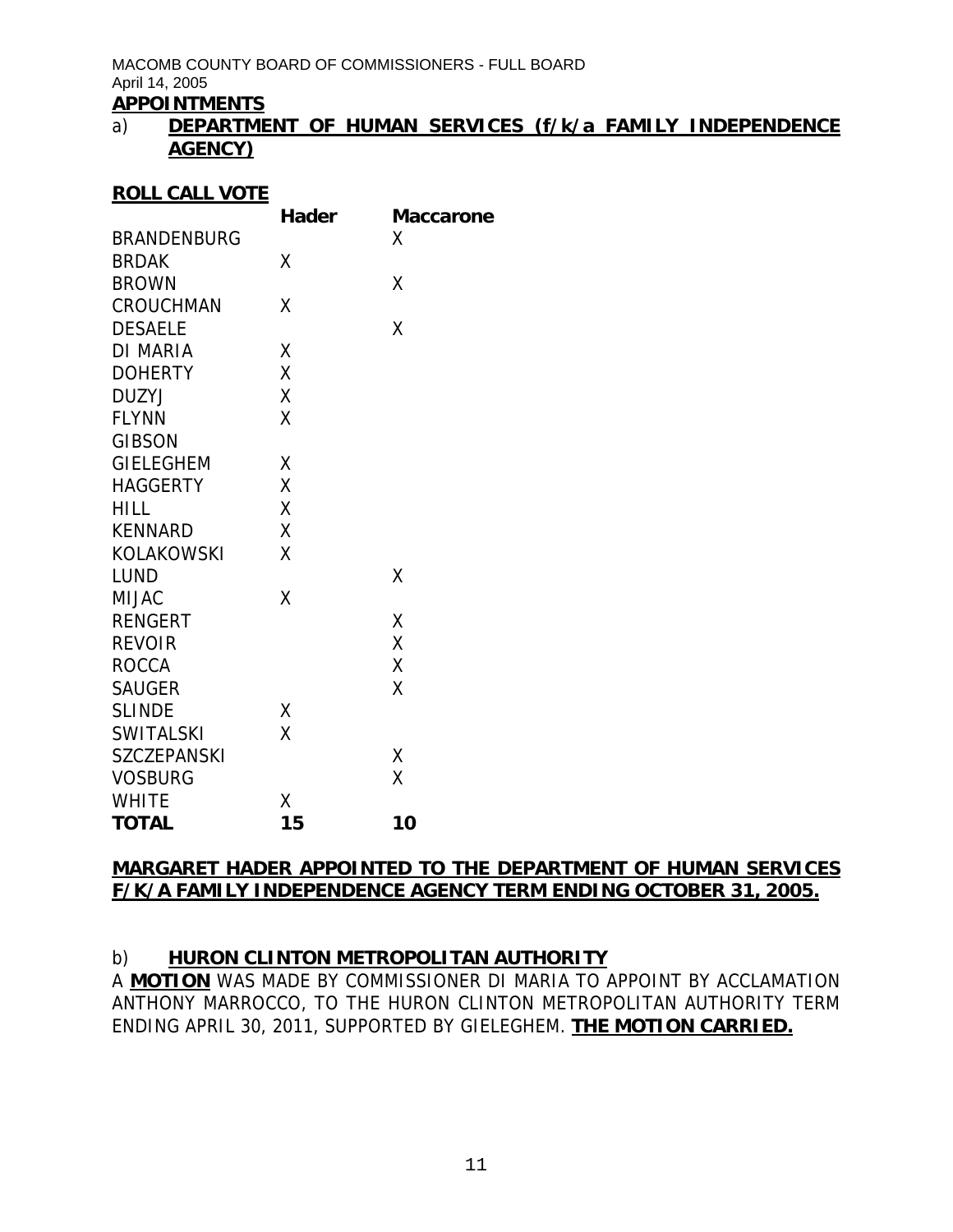#### c) **SUBSTANCE ABUSE ADVISORY COUNCIL**

A **MOTION** WAS MADE BY COMMISSIONER SZCZEPANSKI, SUPPORTED BY COMMISSIONER DUZYJ, TO APPOINT PATTI STEELE TO THE MACOMB COUNTY SUBSTANCE ABUSE ADVISORY COUNCIL FOR A PERIOD OF THREE YEARS. **THE MOTION CARRIED.**

#### **NEW BUSINESS**

Commissioner Sauger has worked with minorities his whole life. He is appalled at being accused of being a racist in the March  $14<sup>th</sup>$  article in the Detroit News. He feels the Ministerial Alliance owes the Ad Hoc Committee who conducted the interviews for the Director of the Juvenile Justice Center an apology.

Commissioner Rengert commended the Ad Hoc Committee for the way they handled the interviews for Juvenile Justice Center Directors position. He was sorry Diane Ransom-McGhee did not take the position and felt she was the best choice. He thanked the Road Commission for sending Bob Hoepfner to his Town Hall meetings on gravel roads. He also wanted the board to know that Linda Maccarone would have **also** been an excellent choice for the appointment to the Family Independence Agency. (Department of Human Services)

Commissioner Flynn showed add the board is having placed in the Selfridge booklet.

Commissioner Doherty thanked Commissioners Sauger and Rengert for their kind words about the ad hoc committee she chaired. Especially thanked Commissioner Rengert who attended every meeting even though he was not on the committee. She also explained her reason for calling an emergency meeting early next week.

Commissioner Kolakowski indicated that if any commissioner is interested in serving on the ad hoc committee to review the 2006 budget let her know.

Commissioner Brown expressed his interest to be on that Ad Hoc Committee.

Commissioner Gieleghem stated he would be going to Martha T. Berry tomorrow between 2 – 3:00 p.m. to speak to the staff regarding the article in the Macomb Daily about closing the facility. Extended the invitation to the other commissioners.

Commissioner Di Maria indicated what happens at the meetings and what gets reported in the paper is not always the reality. He also assured the people that the Department of Senior Citizens was not being eliminated.

Commissioner Slinde indicated headlines sell papers and not to believe everything you read. This board will always do what is in the best interest of the county and its residents.

Commissioner Brown said the board has to consider **all** options for the future of this county.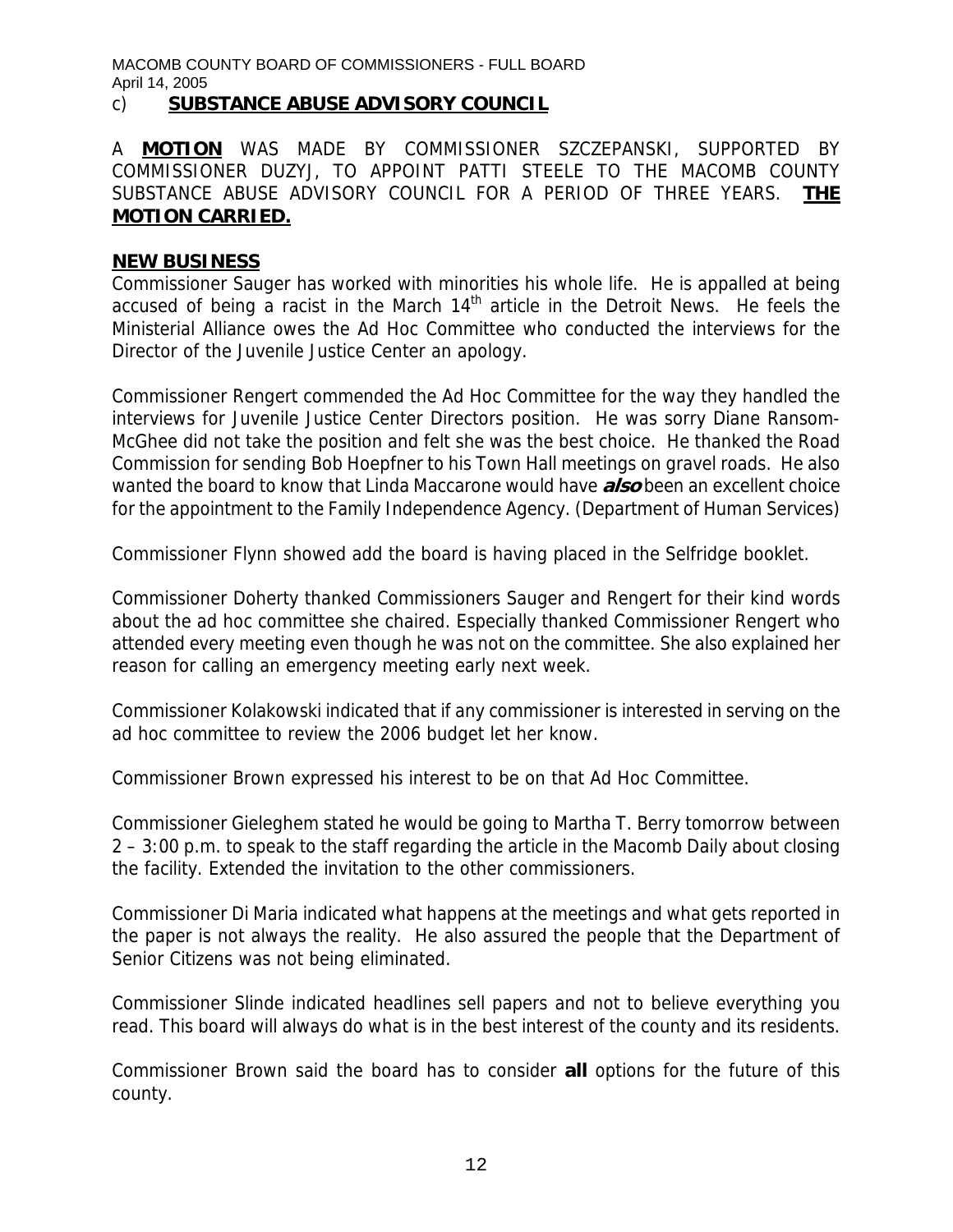MACOMB COUNTY BOARD OF COMMISSIONERS - FULL BOARD April 14, 2005 Commissioner Hill questioned the policy of the interview process on ad hoc committees regarding hiring.

### **PUBLIC PARTICIPATION**

### **Pastor Bradley, 22654 Quinn Road, Clinton Township**

Indicated although he lives in Oakland County he pastors a church in Macomb County and has every right to voice his opinions on matters that affect Macomb County.

#### **Ruthie Stevenson, 69 Beyne, Mt. Clemens**

Here to speak to the issues, not to attack people. Issues that affect all people in the county.

### **Margaret Penny Hader, 20246 Anita, Clinton Township**

Thanked the board for her appointment to the Family Independence Agency Board. (n/k/a Department of Human Services)

### **Gregory Murray, 20 ½ Eldredge, Mt. Clemens**

Comments of racism in the newspaper did not come out of his mouth. The reporter admitted they were her words not his. He agrees you can't believe everything you read in the paper.

### **Reverend John Mack, New Haven**

Indicated the Ministerial Alliance came to this board to deal with the issues, not to cause trouble. Try to operate with integrity and truthfulness. They want what is fair and right for everyone.

### **Don Lobinsger, St. Clair Shores**

Reiterated and continued his comments from the first public participation.

### **Reverend Terence Standifer, 164 Burr Street, Mt. Clemens**

Indicated the Ministerial Alliance is here because they were asked to come by their members. He has seen a difference in the last two years and made some progress but not completely there yet.

### **ROLL CALL ATTENDANCE**

| <b>Andrey Duzyj</b>   | District 1  |
|-----------------------|-------------|
| Marvin Sauger         | District 2  |
| Phillip A. DiMaria    | District 3  |
| Jon Switalski         | District 4  |
| Susan L. Doherty      | District 5  |
| Joan Flynn            | District 6  |
| Sue Rocca             | District 7  |
| Diana J. Kolakowski   | District 8  |
| Robert Mijac          | District 9  |
| <b>Philis DeSaele</b> | District 10 |
| Ed Szczepanski        | District 11 |